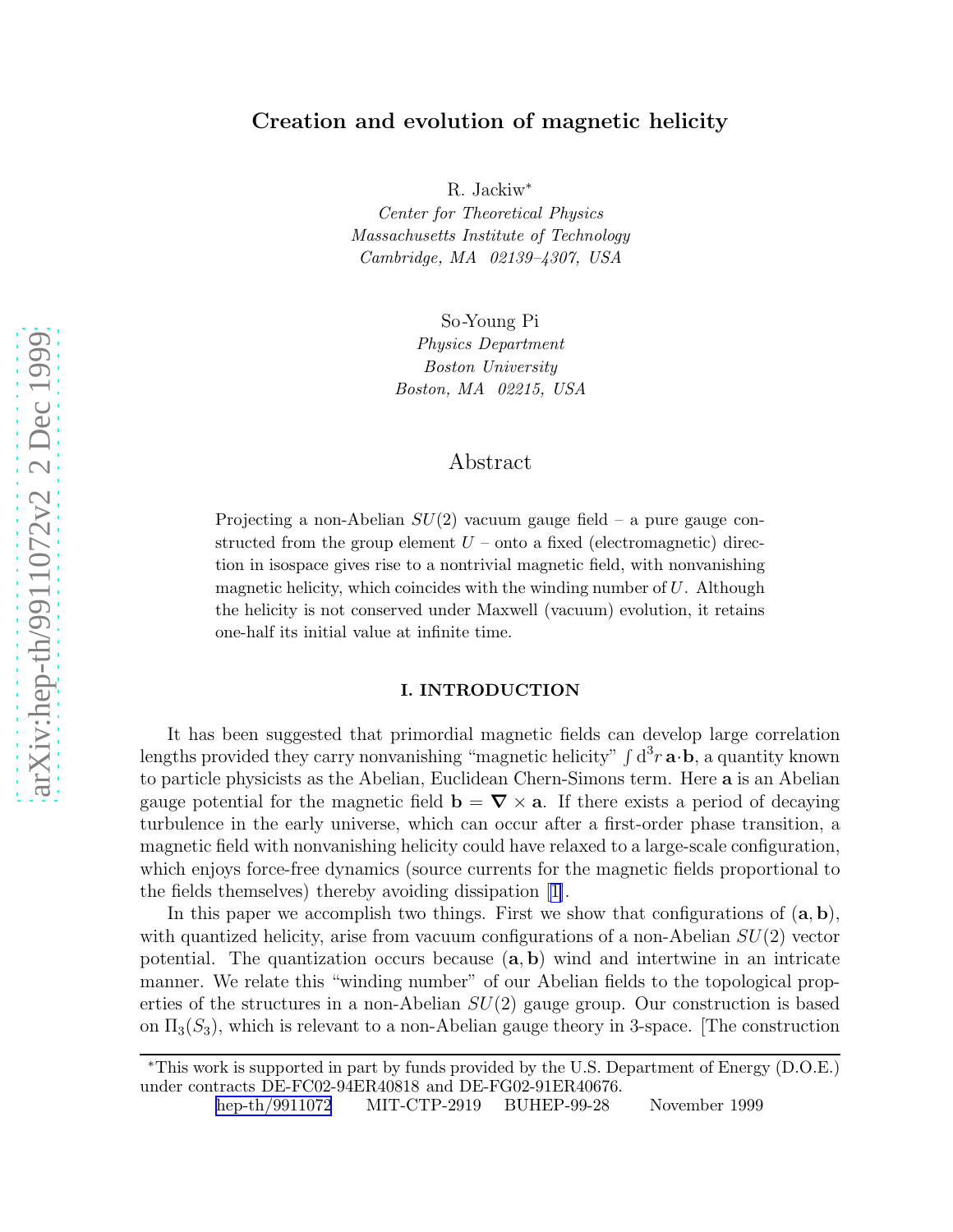can also be described in terms of Hopf maps and  $\Pi_3(S_2)$ , which have already appeared in the literature [\[2](#page-12-0)]; we show how our expressions appear in that formalism.] Only integer winding numbers occur in the mathematical setting of  $\Pi_3(S_3)$  or  $\Pi_3(S_2)$ ; yet we find that half-integer windings also lead to interesting Abelian gauge fields.

Second, we study the time evolution of the magnetic helicity. Since  $\frac{d}{dt} \int d^3 r \mathbf{a} \cdot \mathbf{b} =$  $-2 \int d^3 r \mathbf{E} \cdot \mathbf{b}$  as a consequence of the definition for the electric field, **E**, time variation is determined by the specific physical situation that fixes  $\mathbf{E} \cdot \mathbf{b}$ . For plasma physics or magnetohydrodynamics the projection of  $E$  on  $b$  is proportional to the resistivity of the medium, and vanishes for infinite conductivity (zero resistivity), see Sec. [IV.](#page-10-0) In that approximation, helicity is conserved. However, cosmological electromagnetic fields can be expected also to experience evolution in vacuum, where  $\mathbf{E} \cdot \mathbf{b} \neq 0$ . Therefore, it is interesting to determine what happens to the magnetic helicity under Maxwell evolution. Specifically, we posit that at  $t = 0$  there are magnetic fields with quantized helicity, and no electric fields. With this initial data, we solve the Maxwell equations and find that at  $t = \infty$  the helicity is precisely half its initial value. The calculation is carried out explicitly for two interesting cases (integer and half-integer quanta) and then a general argument is given, which requires a regularity hypothesis.

In Section II, we describe how to construct from non-Abelian vacuum fields Abelian gauge fields with quantized helicity. In Section [III](#page-7-0), we study time evolution. Concluding remarks comprise Section [IV](#page-10-0), where we also speculate on the applicability of these mathematical considerations to the  $SU(2) \times U(1)$  "standard model", before and after its electroweak phase transition.

## II. HELICITY OF GAUGE FIELDS

#### A. Chern-Simons structures

The Chern-Simons number of a non-Abelian gauge potential  $A_i^a$  is given by

$$
CS(A) = \frac{1}{16\pi^2} \int d^3r \,\epsilon^{ijk} (A_i^a \partial_j A_k^a + \frac{1}{3} f^{abc} A_i^a A_j^b A_k^c)
$$
  
= 
$$
-\frac{1}{8\pi^2} \int d^3r \,\epsilon^{ijk} \, tr(A_i \partial_j A_k + \frac{1}{3} A_i [A_j, A_k])
$$
  
= 
$$
-\frac{1}{8\pi^2} \int tr(A dA + \frac{2}{3} A^3)
$$
 (2.1)

In the second equality, the  $A_i$  are elements of the Lie algebra with generators  $T^a$ 

$$
A_i = A_i^a T^a
$$
,  $[T^a, T^b] = f_{abc} T^c$ ,  $tr T^a T^b = -\delta_{ab}/2$ 

while form notation is used in the third equality:  $A \equiv A_i dx^i$ . The normalization factor  $\frac{1}{16\pi^2}$  is chosen for later convenience, and is also maintained in the Abelian limit, where only the bilinear part of (2.1) survives. Thus our Chern-Simons quantity is  $\frac{1}{16\pi^2}$  times the magnetic helicity, which entered physics in the work of Woltier[[3\]](#page-12-0) and was subsequently further elaborated by many people, including Moffatt, Berger and Field, as well as Arnold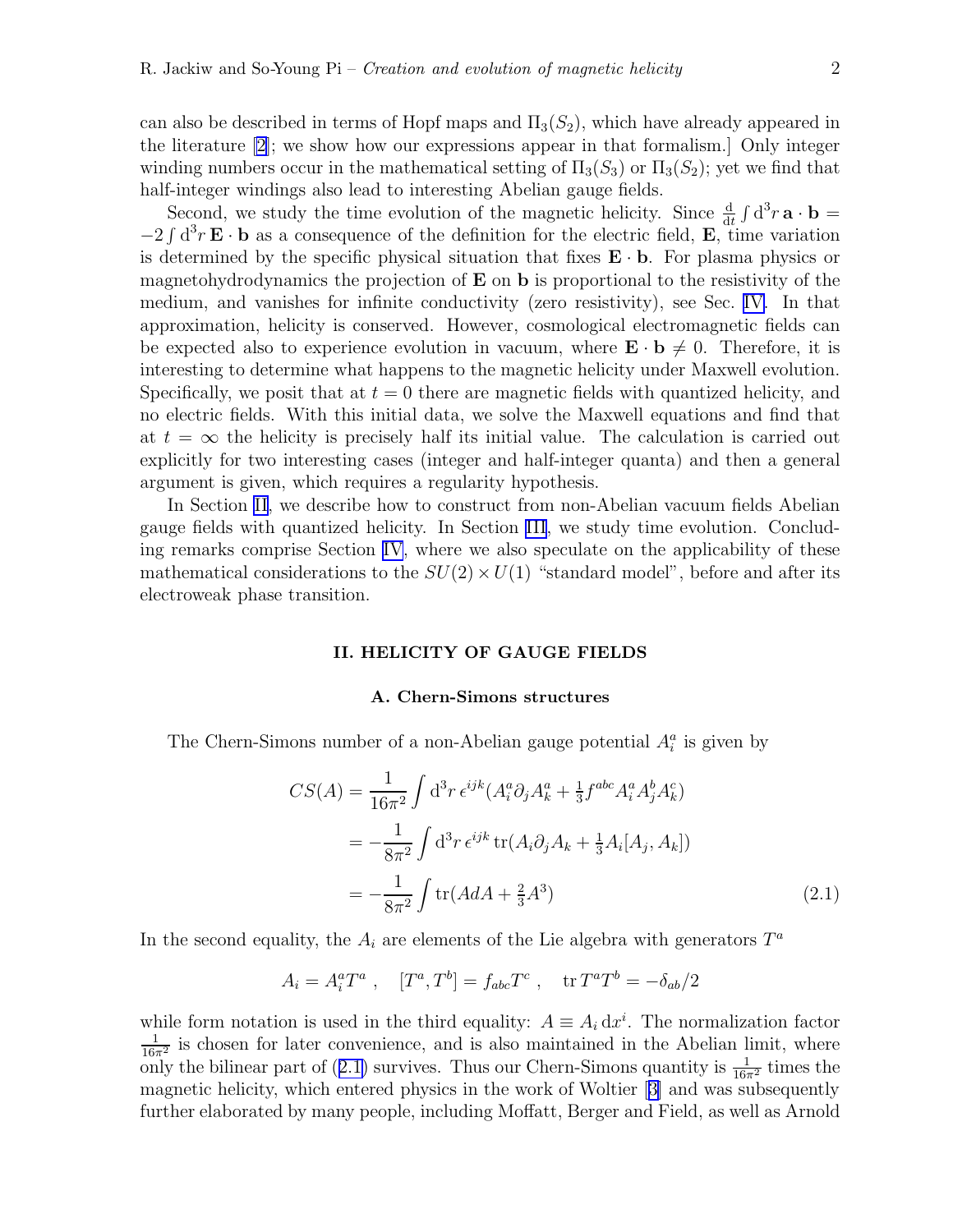<span id="page-2-0"></span>and Khesin [\[4](#page-12-0)]. Particle physicists have considered both Abelian and non-Abelian Chern-Simons terms on 3-dimensional Minkowski space in studies of  $(2 + 1)$ -dimensional gauge theories[[5\]](#page-12-0).

To show how Abelian fields with nonvanishing and quantized helicity arise from non-Abelian vacuum configurations, we recall first that under a gauge transformation

$$
A \to A^U \equiv U^{-1}AU + U^{-1}dU
$$
\n
$$
(2.2)
$$

where  $U$  is an element of the gauge group, the Chern-Simons term transforms as

$$
CS(A^U) = CS(A) + \frac{1}{8\pi^2} \int d(\text{tr}\,dU\,U^{-1}A) + \frac{1}{24\pi^2} \int \text{tr}(U^{-1}dU)^3 \tag{2.3}
$$

With sufficiently regular  $A$  and  $U$ , the second term on the right side integrates to zero  $[6]$  $[6]$ . However, the last term, also a total derivative – although that is not apparent from its formula (but see below) – depends only on the group element, and is not damped by any fall-off of  $A$ . Indeed its value is the winding number of  $U$ , which effects a mapping from 3-space into the group.

$$
W(U) = \frac{1}{24\pi^2} \int \mathrm{d}r (U^{-1} \mathrm{d}U)^3 \tag{2.4}
$$

 $W(U)$  is an integer when U is nonsingular for finite r and tends to  $\pm I$  at infinity, for then 3-space can be compactified to the 3-sphere, and we assume that the gauge group contains  $SU(2)$ . Thus we are relying on  $\Pi_3(SU(2)) = \Pi_3(S_3) =$  integers. It follows therefore that the Chern-Simons number of a non-Abelian vacuum gauge potential, that is, one which is a pure gauge

$$
\mathcal{A} = U^{-1} \mathrm{d} U \tag{2.5}
$$

is the winding number of U.

Let us now specialize to  $SU(2)$ . Then U involves the Pauli matrices  $T^a = \sigma^a/2i$ .

$$
U = e^{\omega^a T^a}
$$
  
= cos f/2 - i $\sigma^a \hat{\omega}^a$  sin f/2 (2.6)

and the winding number is explicitly seen to involve a total derivative[[7\]](#page-12-0)

$$
W(U) = -\frac{1}{16\pi^2} \int d\left(\epsilon_{abc}\hat{\omega}^a d\hat{\omega}^b d\hat{\omega}^c (f - \sin f)\right)
$$
 (2.7)

where  $\hat{\omega}^a$  is a unit vector in isospace:  $\omega^a = \hat{\omega}^a f$ .

### B. Constructing an Abelian gauge field

Consider next the Abelian gauge potential 1-form a, constructed from a non-Abelian vacuum configuration  $U^{-1}dU$  by projecting the latter on a fixed direction in isospace, specified by a constant unit vector  $\hat{n}^a$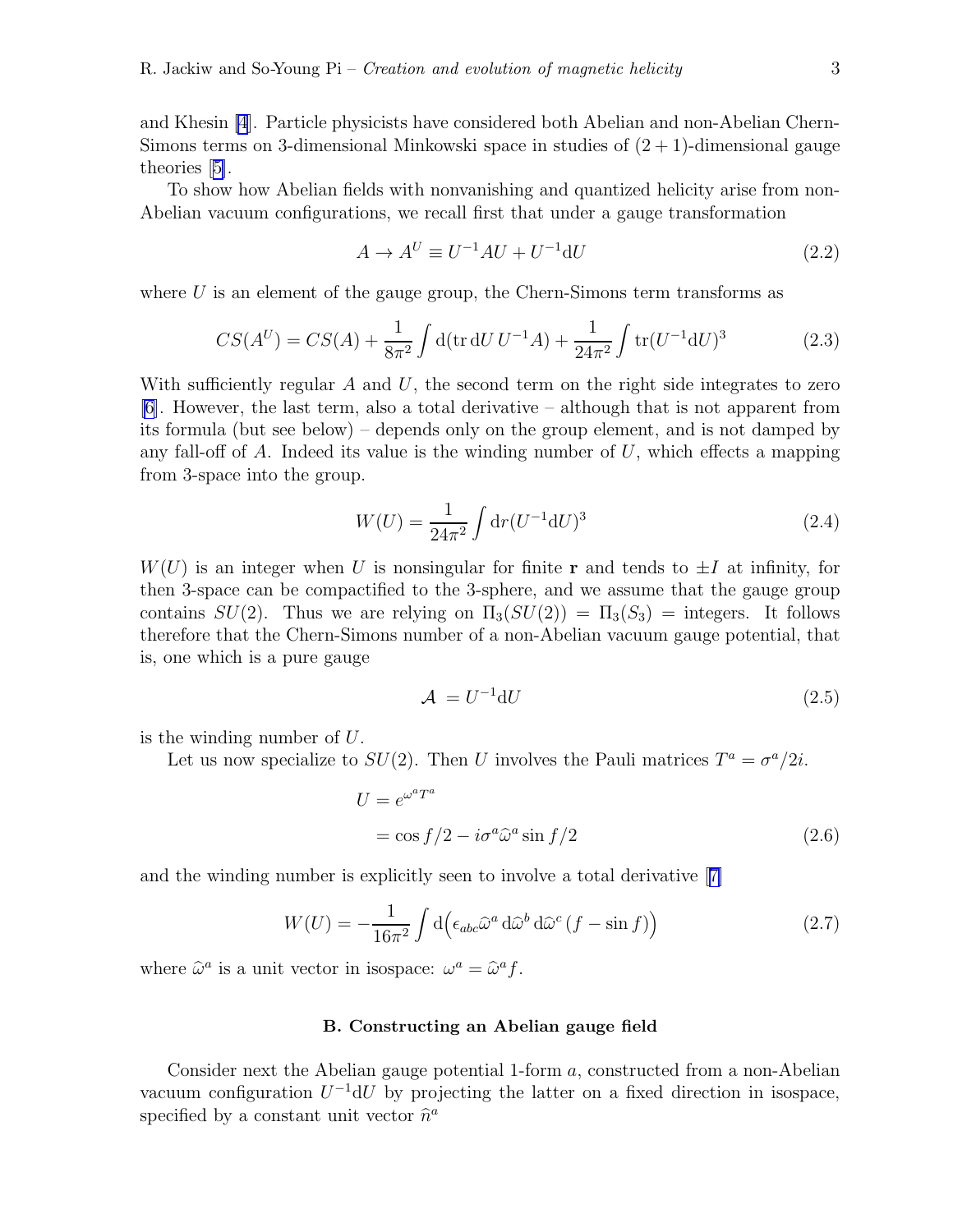$$
a = i \operatorname{tr} \hat{n}^a \sigma^a U^{-1} \mathrm{d} U \tag{2.8a}
$$

<span id="page-3-0"></span>In components, this reads

$$
a_i = \hat{n}^a \mathcal{A}_i^a \tag{2.8b}
$$

where  $A_i^a$  $\frac{a}{i}$  is the vacuum (pure gauge) non-Abelian potential

$$
U^{-1}\partial_i U = \mathcal{A}^a_i \frac{\sigma^a}{2i} \tag{2.9}
$$

which satisfies

$$
\epsilon^{ijk}\partial_j \mathcal{A}^a_k = -\frac{1}{2}\epsilon^{ijk}\epsilon_{abc}\mathcal{A}^b_j \mathcal{A}^c_k
$$
\n(2.10)

and carries the winding number

$$
W(U) = -\frac{1}{96\pi^2} \int d^3r \,\epsilon^{ijk} \epsilon_{abc} \mathcal{A}^a_i \mathcal{A}^b_j \mathcal{A}^c_k
$$
 (2.11)

Note that a is not an Abelian pure gauge.

We now show that the magnetic helicity of a coincides with  $W(U)$ . The magnetic helicity, with our normalization, is given by

$$
H(a) = \frac{1}{16\pi^2} \int d^3r \,\epsilon^{ijk} a_i \partial_j a_k
$$
  
= 
$$
\frac{1}{16\pi^2} \hat{n}^a \hat{n}^b \int d^3r \,\epsilon^{ijk} \mathcal{A}^a_i \partial_j \mathcal{A}^b_k
$$
  
= 
$$
-\frac{1}{32\pi^2} \hat{n}^a \hat{n}^b \int d^3r \,\mathcal{A}^a_i \epsilon^{ijk} \epsilon_{bcd} \mathcal{A}^c_j \mathcal{A}^d_k
$$
(2.12a)

where  $(2.8)$  and  $(2.10)$  have been used. But

$$
\epsilon^{ijk} \mathcal{A} \, \, {}^a_i \mathcal{A} \, \, {}^c_j \mathcal{A} \, \, {}^d_k = \tfrac{1}{6} \epsilon_{acd} \epsilon^{ijk} \epsilon_{a'b'c'} \mathcal{A} \, \, {}^a_i \mathcal{A} \, \, {}^b_j \mathcal{A} \, \, {}^c_k
$$

Thus

$$
H(a) = -\frac{1}{96\pi^2} \int d^3r \,\epsilon^{ijk} \epsilon_{abc} \mathcal{A}^a_i \mathcal{A}^b_j \mathcal{A}^c_k = W(U) \tag{2.12b}
$$

and we conclude that the magnetic helicity is quantized by the winding number of the non-Abelian vacuum configuration.

The form of the Abelian potential a may be given explicitly. Parameterizing the unit vector  $\widehat{\omega}^a$  as

$$
\hat{\omega}^a = (\sin \Theta \cos \Phi, \sin \Theta \sin \Phi, \cos \Theta) \tag{2.13}
$$

and taking  $\hat{n}^a$  to point in the third (electromagnetic) direction, we find

$$
a = \cos\Theta \, df - (\sin f) \sin\Theta \, d\Theta - (1 - \cos f) \sin^2\Theta \, d\Phi \tag{2.14a}
$$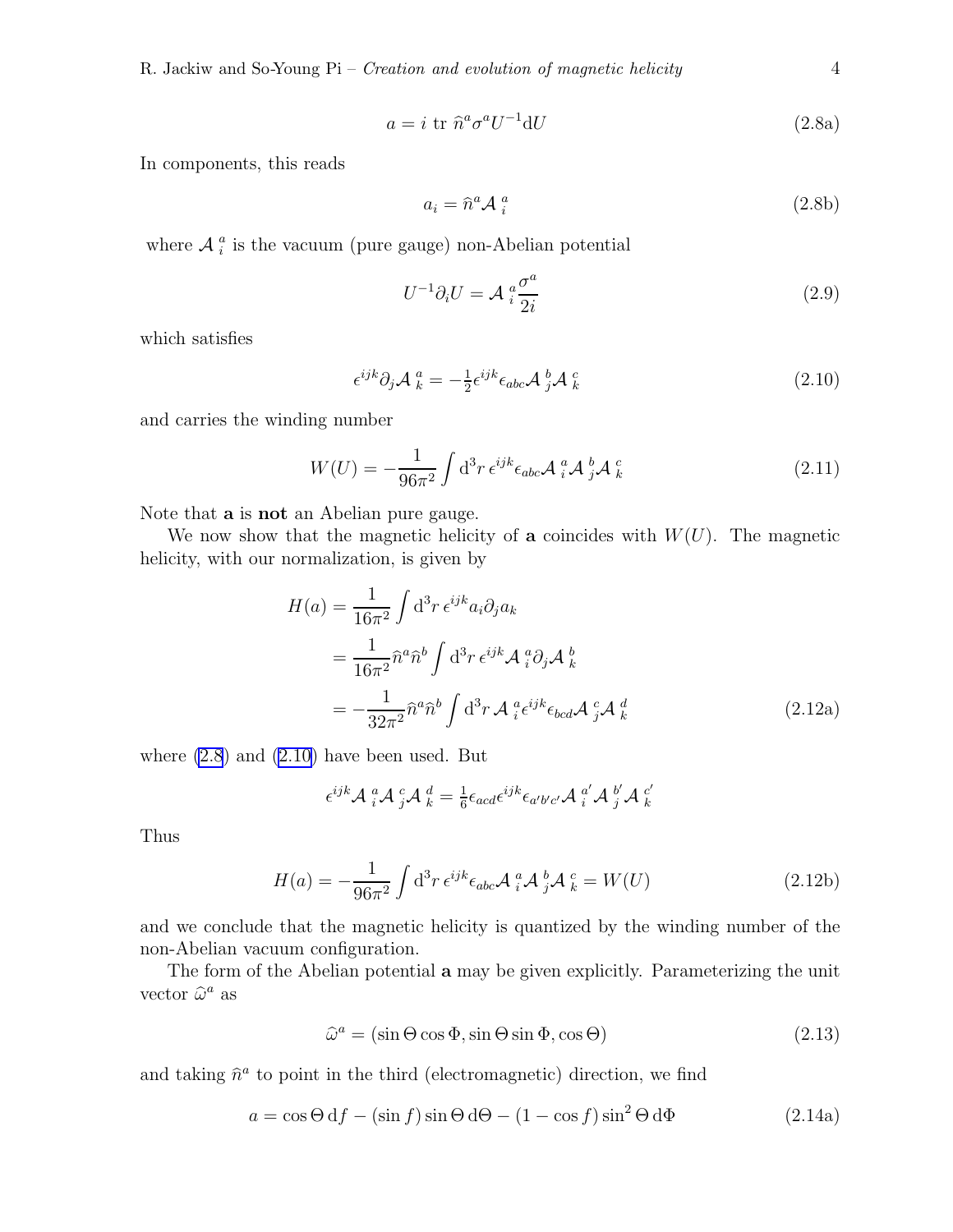<span id="page-4-0"></span>An alternate formula presents([2.14a\)](#page-3-0) in "Clebsch" form, which will be useful later. (The Clebsch form for an arbitrary 3-vector **V** is  $V = \nabla \gamma + \alpha \nabla \beta$  where  $\gamma, \alpha, \beta$  are three scalar functions.)

$$
a = d(-2\Phi) + 2\left(1 - (\sin^2 f/2)\sin^2 \Theta\right) d(\Phi + \tan^{-1}[(\tan f/2)\cos \Theta])
$$
 (2.14b)

The magnetic field is determined by the 2-form obtained from [\(2.14a](#page-3-0))

$$
da = \sin \Theta \left[ (1 - \cos f) df d\Theta - 2(1 - \cos f) \cos \Theta d\Theta d\Phi + (\sin f) \sin \Theta d\Phi df \right]
$$
 (2.15a)

or from the Clebsch expression (2.14b)

$$
da = -2 d((\sin^2 f/2) \sin^2 \Theta) d(\Phi + \tan^{-1}[(\tan f/2) \cos \Theta])
$$
 (2.15b)

Finally the magnetic helicity becomes, according to [\(2.14a](#page-3-0)) and (2.15a)

$$
H(a) = -\frac{1}{8\pi^2} \int (1 - \cos f) \sin \Theta \, df \, d\Theta \, d\Phi \tag{2.16a}
$$

or from (2.14b) and (2.15b)

$$
H(a) = \frac{1}{4\pi^2} \int d\Phi \, d\left( (\sin^2 f/2) \sin^2 \Theta \right) d\left( \tan^{-1} [(\tan f/2) \cos \Theta] \right) \tag{2.16b}
$$

In the Clebsch parameterization, the magnetic helicity is seen to involve integration of a total derivative and is therefore given by a surface integral.

The explicit Clebsch expressions for a and da demonstrate that one may find two magnetic surfaces,  $S_n$   $(n = 1, 2)$ , which satisfy  $da dS_n = b \cdot \nabla S_n = 0$ 

$$
S_1 = (\sin f/2) \sin \Theta = c
$$
  
\n
$$
S_2 = \Phi + \tan^{-1} [(\tan f/2) \cos \Theta] = \phi_0
$$
  
\n
$$
c, \phi_0 \text{ constants}
$$
\n(2.17)

The intersection of these surfaces forms magnetic lines, that is, integral curves of b that solve the dynamical system

$$
\frac{\mathrm{d}\mathbf{r}(\tau)}{\mathrm{d}\tau} = \mathbf{b}\big(\mathbf{r}(\tau)\big) \tag{2.18}
$$

where  $\tau$  is an evolution parameter for the dynamical system. Evidently, for our configuration this problem in integrable, leading to curves given by

$$
\cos f/2 = \sqrt{1 - c^2} \cos(\Phi - \phi_0)
$$
  

$$
\sin \Theta = \frac{c}{\sqrt{\sin^2(\Phi - \phi_0) + c^2 \cos^2(\Phi - \phi_0)}}
$$
(2.19)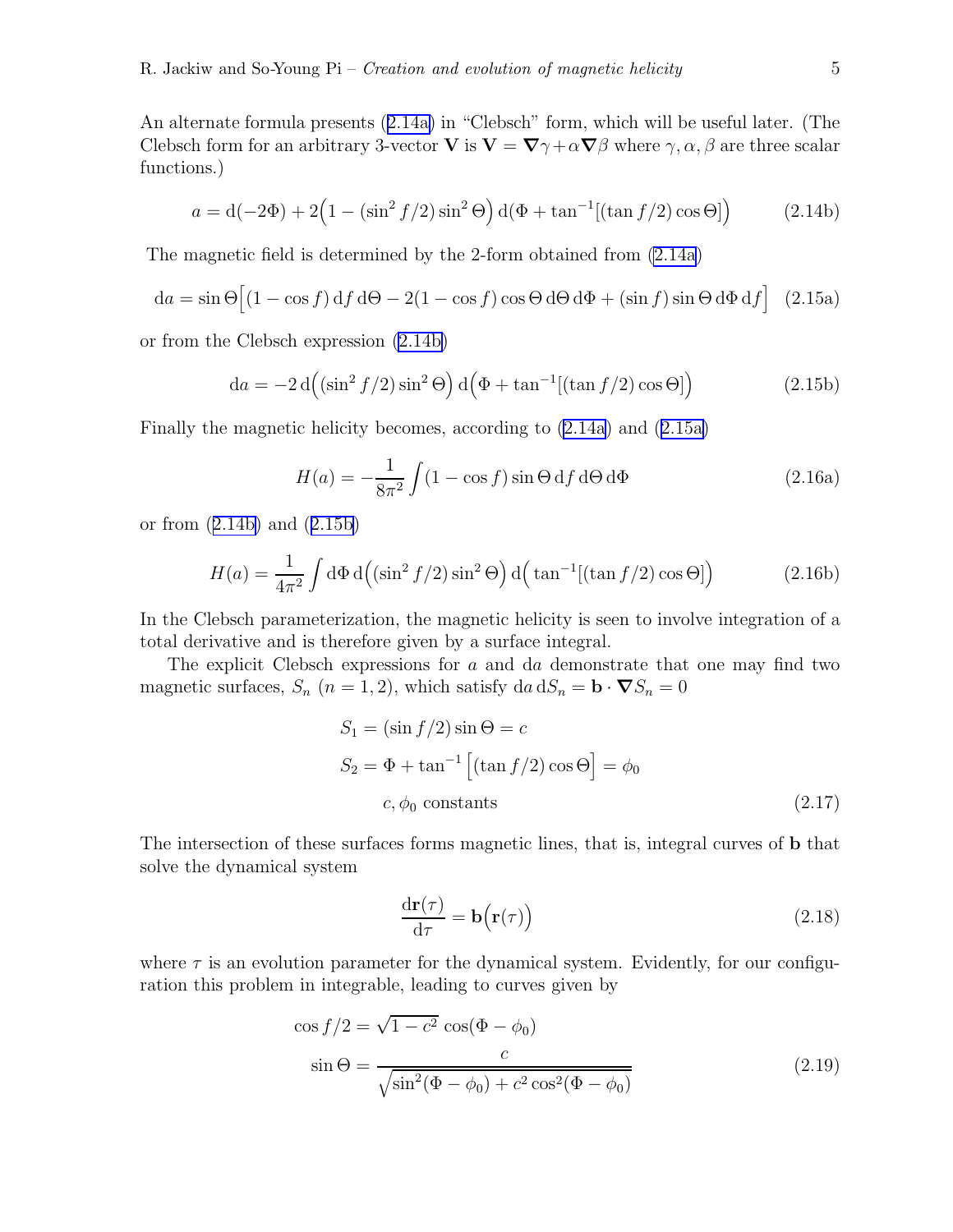#### C. Hopf Mapping

<span id="page-5-0"></span>It is known that the Abelian Chern-Simons term can be related to the degree of the Hopf map, which is quantized according to  $\Pi_3(S_2)$  [\[2](#page-12-0)]. The construction of the relevant vector potential proceeds in the following manner. Consider a complex spinor  $u = \begin{pmatrix} u_1 \\ u_2 \end{pmatrix}$  $u_2$  $\overline{ }$ with  $u^*u = |u_1|^2 + |u_2|^2 = 1$ . Then  $N^a \equiv u^*\sigma^a u$  is a unit vector and the Hopf curvature is defined by

$$
b^{i} = \frac{1}{4} \epsilon^{ijk} \epsilon_{abc} N^{a} \partial_{j} N^{b} \partial_{k} N^{c}
$$
 (2.20)

Because  $b^i$  is divergence-free, it can be written as the curl of a potential  $a_i$  given by  $-iu^*\partial_i u$ . By comparison with [\(2.14b\)](#page-4-0) we find that our potential arises when u is chosen as

$$
u = \begin{pmatrix} \sqrt{1 - (\sin^2 f/2) \sin^2 \Theta} e^{2i \tan^{-1} [(\tan f/2)(\cos \Theta)]} \\ (\sin f/2) \sin \Theta e^{-2i \Phi} \end{pmatrix}
$$
 (2.21)

and the Hopf index coincides with the helicity of the here-constructed  $(a, b)$ .

Evidently, the present expressions are awkward when compared to those based on  $\Pi_3(S_3)$ , presumably because the latter construction is directly related to gauge fields.

#### D. Explicit Expressions

Henceforth we work with explicit expressions obtained by identifying  $\hat{\omega}^a$  in [\(2.6](#page-2-0)) with the radial unit vector  $\hat{r}^a$  and taking f to depend only on r. This further means that  $\Theta$  in  $\Phi$  in [\(2.13](#page-3-0)) are identified with polar and azimuthal angles of spherical coordinates  $\theta$  and  $\phi$ , with ranges  $0 \le \theta \le \pi$  and  $0 \le \phi \le 2\pi$  respectively. (A simple generalization would beto identify  $\Theta$  and  $\Phi$  with integer multiples of  $\theta$  and  $\phi$ .) The magnetic helicity ([2.16\)](#page-4-0) then becomes

$$
H = -\frac{1}{2\pi} \int_0^\infty dr \frac{d}{dr} (f - \sin f) = -\frac{1}{2\pi} (f - \sin f) \Big|_{r = \infty}
$$
 (2.22)

where we have taken  $f(0)$  to vanish. Observe that when  $\sin f(\infty)$  is nonvanishing H is an irrational/transcendental number. When  $f(\infty)$  is an even integer multiple of  $\pi$ ,  $\sin f(x)$  vanishes and H is an integer. But note that also an odd integer multiple of  $\pi$ for  $f(\infty)$  leads to vanishing sin  $f(\infty)$ , and a half-integer value for H. Therefore it appears to us that configurations with half-integer magnetic helicity are also singled out. The half-integer fields share further good properties with the integer-valued configurations: we shall show below that only for these two the winding number does not change under the gauge transformation to the Coulomb gauge.

When reference is made back to the non-Abelian vacuum configuration, which determines**a**, we see from ([2.6\)](#page-2-0) that for the integer windings  $U \longrightarrow_{r \to \infty} \pm I$ , as expected. For the half-integer ones, a "hedgehog" asymptote is attained:  $U \frac{\partial}{\partial x} \to i\sigma \cdot \hat{r}$ .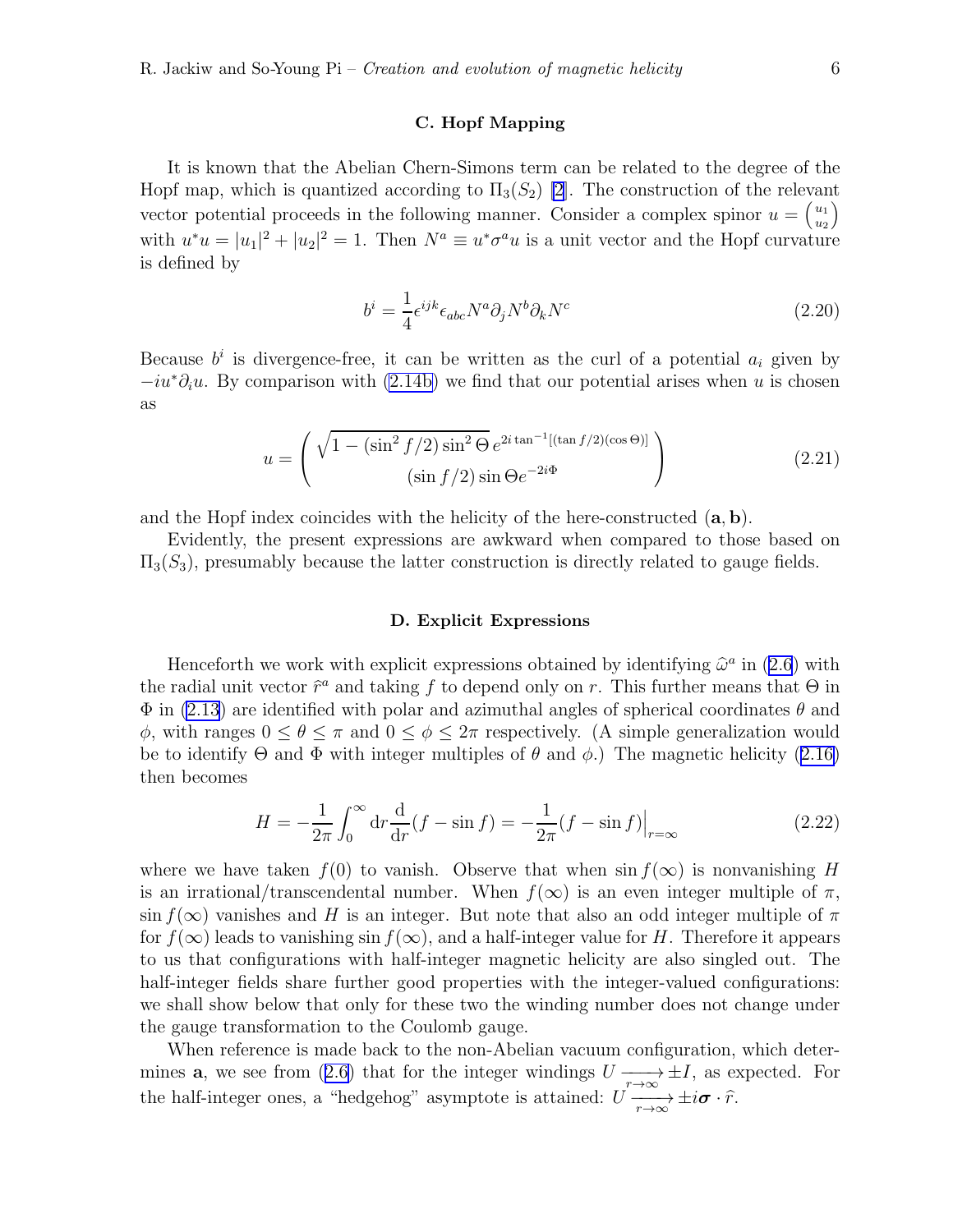<span id="page-6-0"></span>The vector potential **a** and the magnetic field  $\mathbf{b} = \nabla \times \mathbf{a}$  are neatly described by spherical components, which are  $\phi$ -independent

$$
a_r = (\cos \theta) f' \tag{2.23a}
$$

$$
a_{\theta} = -(\sin \theta) \frac{1}{r} \sin f \tag{2.23b}
$$

$$
a_{\phi} = -(\sin \theta) \frac{1}{r} (1 - \cos f) \tag{2.23c}
$$

$$
b_r = -2(\cos \theta) \frac{1}{r^2} (1 - \cos f)
$$
 (2.24a)

$$
b_{\theta} = (\sin \theta) \frac{f'}{r} \sin f \tag{2.24b}
$$

$$
b_{\phi} = (\sin \theta) \frac{f'}{r} (1 - \cos f) \tag{2.24c}
$$

(Thedash denotes differentiation with respect to r.) The Clebsch representation  $(2.14b)$  $(2.14b)$  $(2.14b)$ , ([2.15b\)](#page-4-0) and([2.16b](#page-4-0)) gives a clear picture of the helicity. From([2.16b](#page-4-0)) we have

$$
H = -\frac{1}{8\pi^2} \int d^3r \,\partial_i \phi b^i = -\frac{1}{8\pi^2} \int d^3r \, \frac{1}{r \sin \theta} \Big(\frac{\partial}{\partial \phi} \phi\Big) b_\phi \tag{2.25a}
$$

Since  $b_{\phi}$  is  $\phi$ -independent, the  $\phi$  integration is trivial, leaving

$$
H = -\frac{1}{4\pi} \int_0^{\pi} d\theta \int_0^{\infty} r dr \, b_{\phi} \Big|_{\phi = 2\pi}
$$
 (2.25b)

The integral is over the positive-x  $(x, z)$  half-plane and  $b_{\phi}$  is the toroidal magnetic field, perpendicular to that plane. So  $H$  measures the flux of the toroidal magnetic field through a half-plane.

Note that the functions occurring in our Clebsch parameterization are multivalued, owing to the presence of the naked azimuthal angle  $\phi$  and the tan<sup>-1</sup>. This is as it must be, because the helicity is nonvanishing [\[8](#page-12-0)]. Indeed the multivaluedness of  $\phi$  is responsible for the nonzero value of the  $\phi$  "surface" integral (2.25), which reproduces the helicity.

When using **a** in a description of electromagnetic fields, we are effectively in the  $a^0 = 0$ , Weyl gauge. But also the vector potential must be transverse since there are no sources. However, the potential in  $(2.23)$  is not transverse for general f. Transversality may be achieved in one of two ways. We may perform a gauge transformation, transforming a to a transverse expression  $a^T$ . Alternatively, we may choose the function f so that a is transverse. We discuss these two possibilities in turn.

The transversality condition affects only the poloidal components of **a**  $(a_r \text{ and } a_\theta)$ , because the toroidal component  $(a_{\phi})$  is  $\phi$ -independent. By using a gauge function proportional to  $\cos \theta$  times a function of r, one can choose that function so that the resulting, gauge equivalent potential is transverse. The components of the transverse potential then read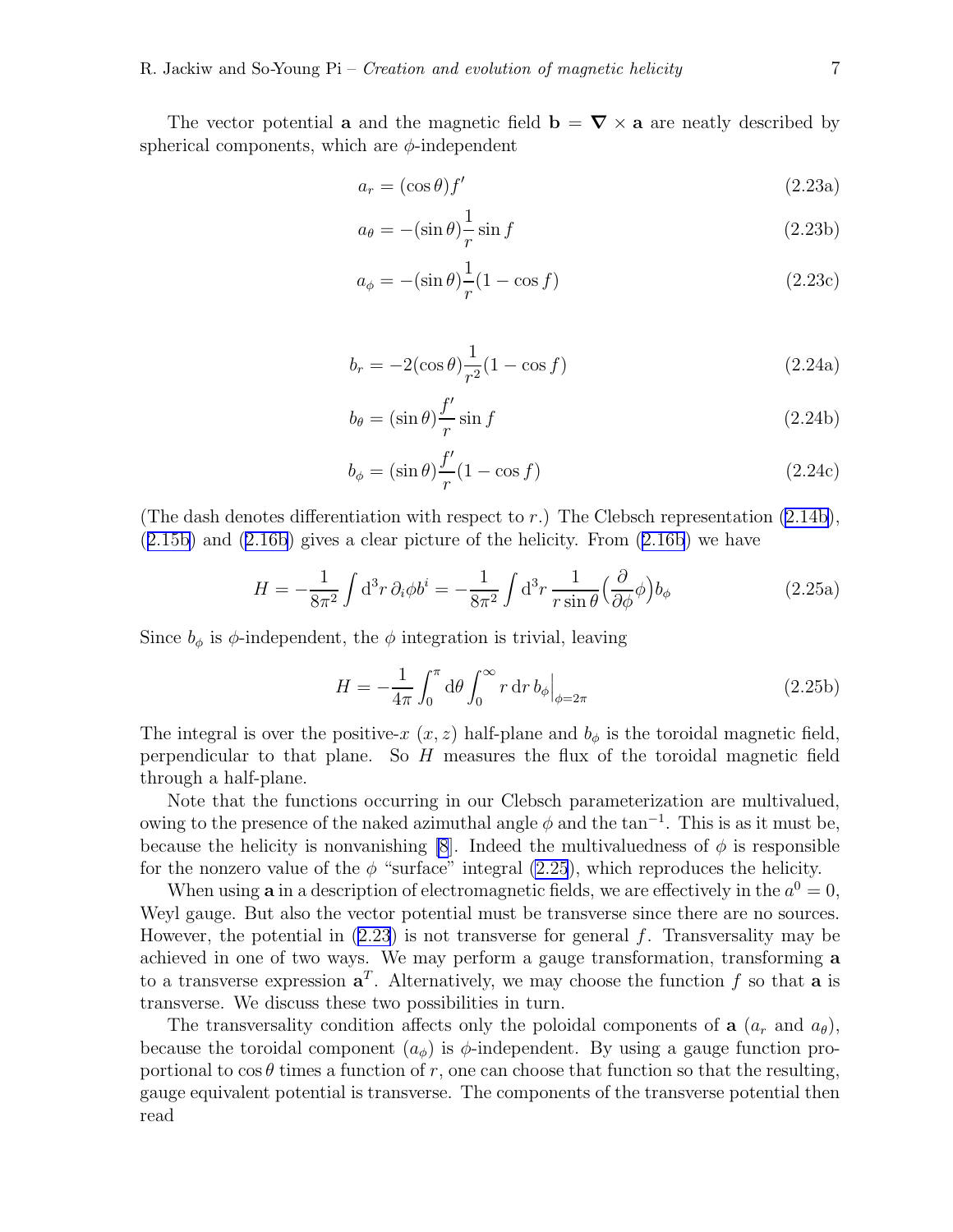<span id="page-7-0"></span>
$$
a_r^T = (\cos \theta) F
$$
  
\n
$$
a_\theta^T = -(\sin \theta) \frac{1}{2r} (r^2 F)'
$$
  
\n
$$
a_\phi^T = -(\sin \theta) \frac{1}{r} (1 - \cos f)
$$
  
\n
$$
F(r) \equiv \frac{2}{3} \int_r^\infty \frac{dr'}{r'^2} (f - \sin f) - \frac{4}{3r^3} \int_0^r dr' r'(f - \sin f)
$$
\n(2.26)

Of course the magnetic field remains unchanged, but we must still check the helicity integral: while the integrand is gauge dependent, the integral changes only be a surface term. It may be that the above gauge transformation contributes from the surface. Indeed this happens for general  $f$ : one finds

$$
H(a^T) = H(a) + \frac{1}{6\pi} (1 - \cos f) \sin f \Big|_{r = \infty}
$$
 (2.27)

and the helicity of the gauge-equivalent, transverse configuration differs from the original expression. However if, and only if, f goes at infinite r to an even or odd multiple of  $\pi$ , the gauge variance vanishes. Thus both integer and half-integer windings are stable against this gauge transformation, which renders the potential transverse, but for other, irrational windings, the "winding number" loses its meaning because it is gauge dependent [\[9](#page-12-0)].

The other way to achieve transversality is to impose that condition on the original configuration [\(2.23](#page-5-0)), thereby determining f. Transversality requires that f satisfy

$$
r^2 f'' + 2r f' - 2\sin f = 0\tag{2.28}
$$

Although this equation cannot be solved by elementary functions, it is easily analyzed by analogy to a mechanical problem where "time" is  $\ln r/r_0$ . One finds two solutions that are regular at the origin, vanishing linearly with r, and tending to  $\pm\pi$  in an oscillatory manner for large  $r$ . Moreover, the scale of  $r$  is arbitrary: the solutions are a universal function of  $r/r_0$  and its negative; the positive solution is plotted in Fig. [1](#page-8-0). Evidently this transverse potential necessarily corresponds to half-integer winding[[10\]](#page-12-0).

#### III. TIME EVOLUTION

According to Maxwell's vacuum equations the transverse vector potential satisfies the wave equation, which we integrate subject to the initial condition that **a** is given at time  $t = 0$  by (2.26), with a definite choice for f, and that  $\frac{d}{dt}\mathbf{a}$  is zero. Thus at initial time, there is no electric field and only the magnetic field  $(2.24)$  is present, maintained for  $t < 0$ by a steady current  $\mathbf{j} = \nabla \times \mathbf{b}$ .

$$
j_r = 2(\cos \theta) \frac{1}{r^2} (f - \sin f)'
$$
  
\n
$$
j_{\theta} = -(\sin \theta) \frac{1}{r} (f - \sin f)''
$$
  
\n
$$
j_{\phi} = (\sin \theta) \Big(\frac{1}{r^2} [r(1 - \cos f)]'\Big)'
$$
\n(3.1)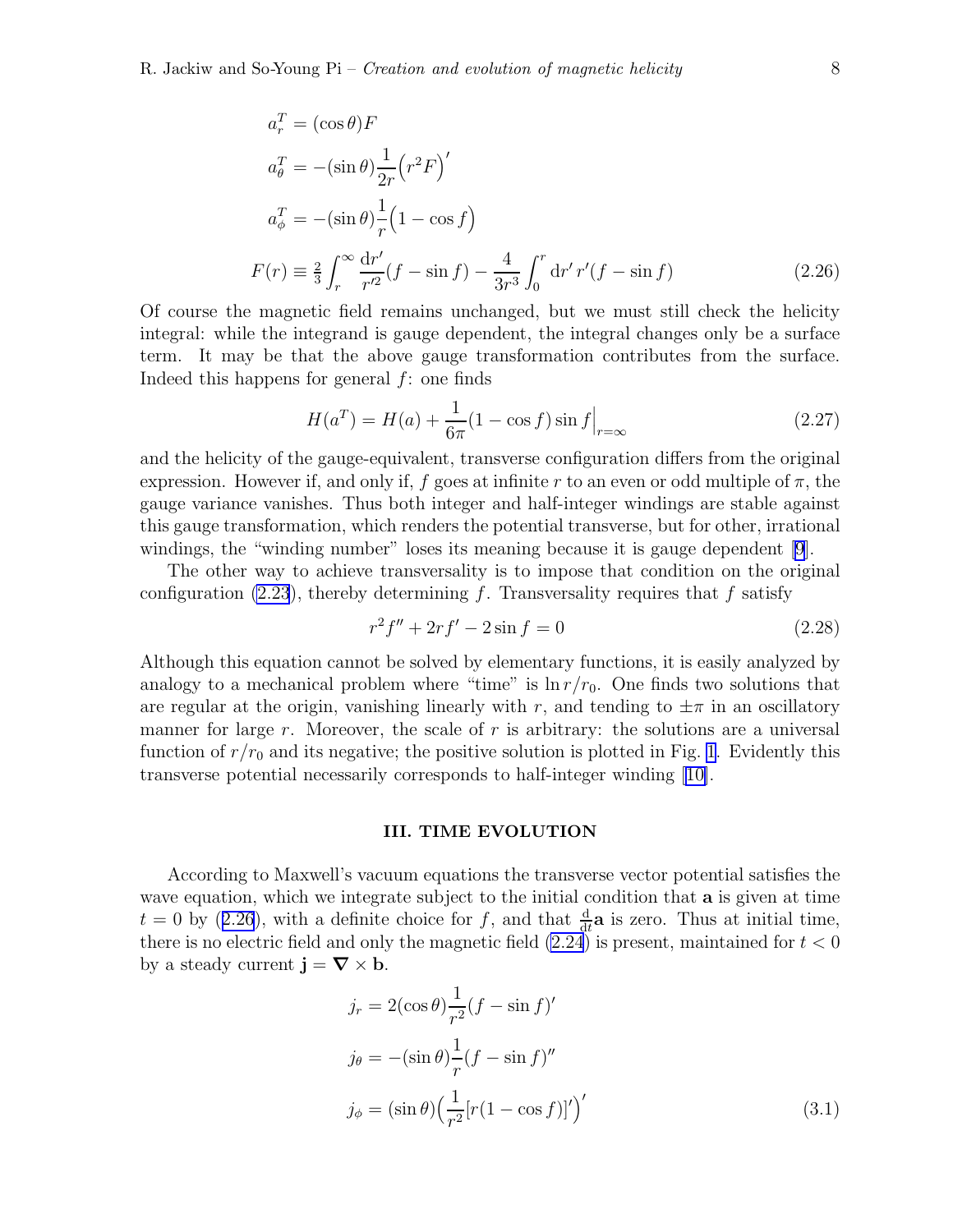<span id="page-8-0"></span>

FIG.1. Profile of regular solution to  $(2.28)$  $(2.28)$  $(2.28)$  (solid line); profile of  $2 \tan^{-1} x/2$ , which possesses the same  $x = 0$  and  $x = \infty$  asymptotes (*dashed line*).

and carrying energy  $\mathcal{E} = \frac{1}{2}$  $\frac{1}{2} \int d^3 r \, \mathbf{b}^2$ 

$$
\mathcal{E} = \int_0^\infty \frac{dr}{r^2} \sin^2 f/2 \int_0^\pi \sin \theta \, d\theta \left[ \left( \sin^2 f/2 + r^2 f'^2/4 \right) + \cos 2\theta \left( \sin^2 f/2 - r^2 f'^2/4 \right) \right]
$$
  
=  $\frac{8\pi}{3} \int_0^\pi \frac{dr}{r^2} (1 - \cos f)(1 - \cos f + r^2 f'^2)$  (3.2)

We determine the time asymptote for the helicity in two cases

$$
f = 2 \tan^{-1} r/r_0 \tag{3.3a}
$$

$$
f = 4 \tan^{-1} r/r_0 \tag{3.3b}
$$

The former, with  $f \longrightarrow_{r \to \infty} \pi$ , corresponds to half-integer winding; for the latter  $f \longrightarrow_{r \to \infty} 2\pi$ , onehas integer winding, also the energy density is spherically symmetric; see  $(3.2)$  [[10\]](#page-12-0). The corresponding magnetic fields are

half-integer winding 
$$
b_r = -4(\cos \theta) \frac{1}{r^2 + r_0^2}
$$

$$
b_\theta = 4(\sin \theta) \frac{r_0^2}{(r^2 + r_0^2)^2}
$$

$$
b_\phi = 4(\sin \theta) \frac{rr_0}{(r^2 + r_0^2)^2}
$$
(3.4a)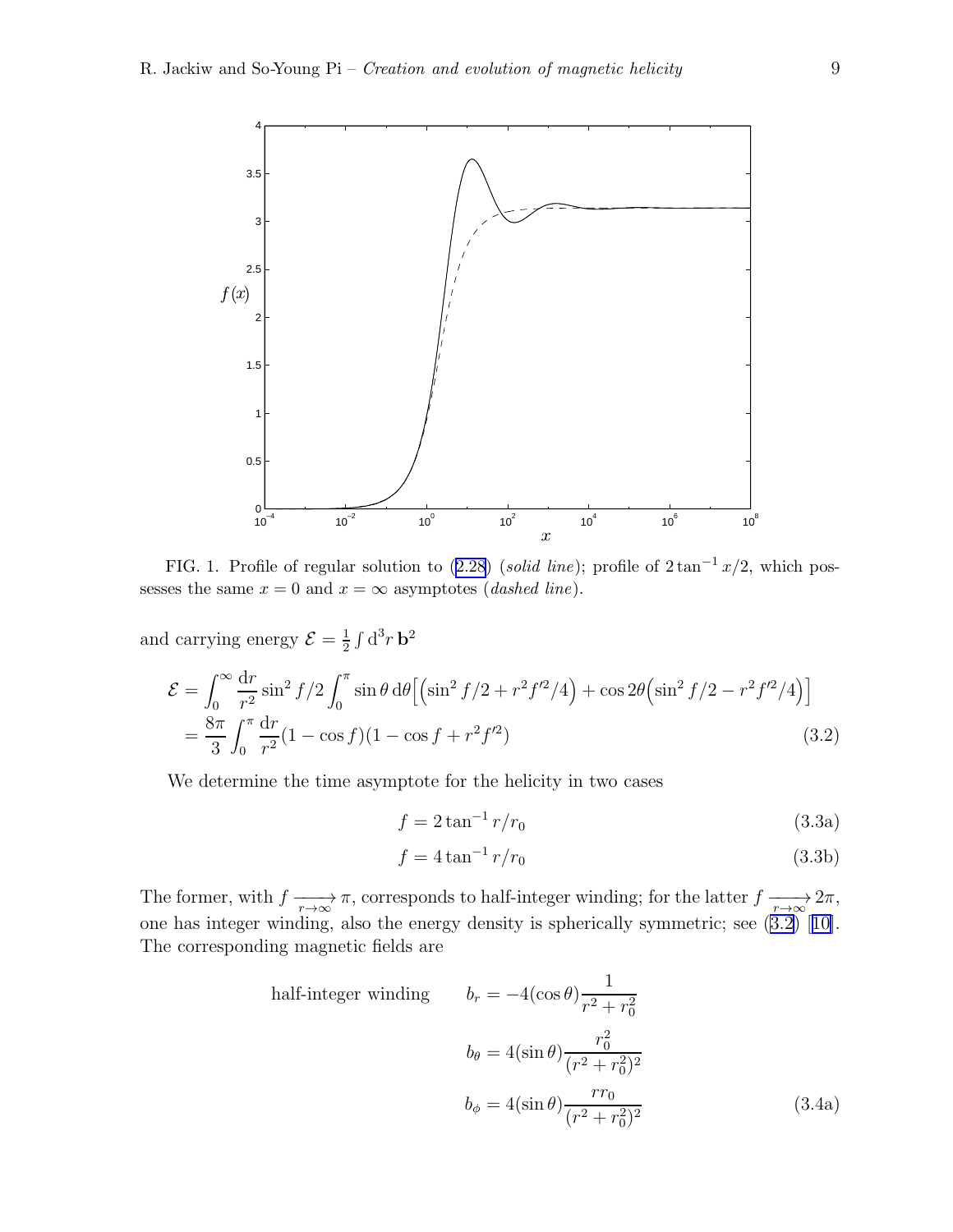integer winding 
$$
b_r = -16(\cos \theta) \frac{r_0^2}{(r^2 + r_0^2)^2}
$$
  
\n
$$
b_{\theta} = 16(\sin \theta) \frac{r_0^2 (r_0^2 - r^2)}{(r^2 + r_0^2)^3}
$$
\n
$$
b_{\phi} = 32(\sin \theta) \frac{r r_0^3}{(r^2 + r_0^2)^3}
$$
\n(3.4b)

The time-evolved fields are obtained by standard Fourier transform techniques, and the helicity integral is evaluated as function of time. We find for the two cases

$$
H = -\frac{1}{2} + \frac{1}{4} \frac{t^2}{r_0^2 + t^2} \left( 1 + \frac{2}{3} \frac{r_0^2}{r_0^2 + t^2} \right)
$$
 (3.5a)

$$
H = -1 + \frac{1}{2} \frac{t^2}{r_0^2 + t^2} \left( 1 + \frac{r_0^2}{r_0^2 + t^2} + \frac{8r_0^6}{(r_0^2 + t^2)^3} \right)
$$
(3.5b)

It is seen that for  $t \to \infty$ , H attains one-half its value at  $t = 0$ .

While one would like to have an understanding how the localization of the helicity changes with time, it does not seem possible to pose such a question in a meaningful way, because the helicity density, namely, the integrand that defines  $H$ , is gauge dependent, and without invariant meaning. Indeed, as we have noted earlier, even the integrated helicity can be gauge dependent when the fields and the gauge function survive on the surfaces bounding the integration region. (This points to an analogy with the energy in general relativity, whose density is diffeomorphism-dependent. Only the integrated quantity is invariant and a unique value is determined only after asymptotic conditions are prescribed. Furthermore, the energy may be presented as a surface integral and so also can the helicity, when the Clebsch parameterization is used for the gauge potential.)

The result that under Maxwell evolution H decreases to half its value at infinite time can also be understood from a general argument. In the Weyl-Coulomb gauge, which we are using, the vector potential satisfies the wave equation, which is uniquely solved with our posited initial conditions by

$$
\mathbf{a}^{T}(t,\mathbf{r}) = \int \frac{\mathrm{d}^{3}k}{(2\pi)^{3}} \cos kt e^{-i\mathbf{k}\cdot\mathbf{r}} \tilde{\mathbf{a}}^{T}(\mathbf{k})
$$
(3.6)

Here  $\tilde{\mathbf{a}}^T(\mathbf{k})$  is Fourier transform of the initial data [\(2.26](#page-7-0)) and  $\frac{d}{dt}\mathbf{a}^T(t,\mathbf{r}) = -\mathbf{E}(t,\mathbf{r})$ vanishes at  $t = 0$ . It follows that

$$
H = -i \int \frac{\mathrm{d}^3 k}{(2\pi)^3} \cos^2 kt \epsilon^{ijk} k^i \tilde{a}_j^T(\mathbf{k}) \tilde{a}_k^{T^*}(\mathbf{k}) \tag{3.7}
$$

$$
=\frac{1}{2i}\int\frac{\mathrm{d}^{3}k}{(2\pi)^{3}}(1+\cos 2kt)\epsilon^{ijk}k^{i}\tilde{a}_{j}^{T}(\mathbf{k})\tilde{a}_{k}^{T^{*}}(\mathbf{k})
$$
\n(3.8)

By appealing to the Riemann-Lebesgue lemma, we can argue that the term involving the cosine disappears at large  $t$ , owing to destructive interference, leaving half the value at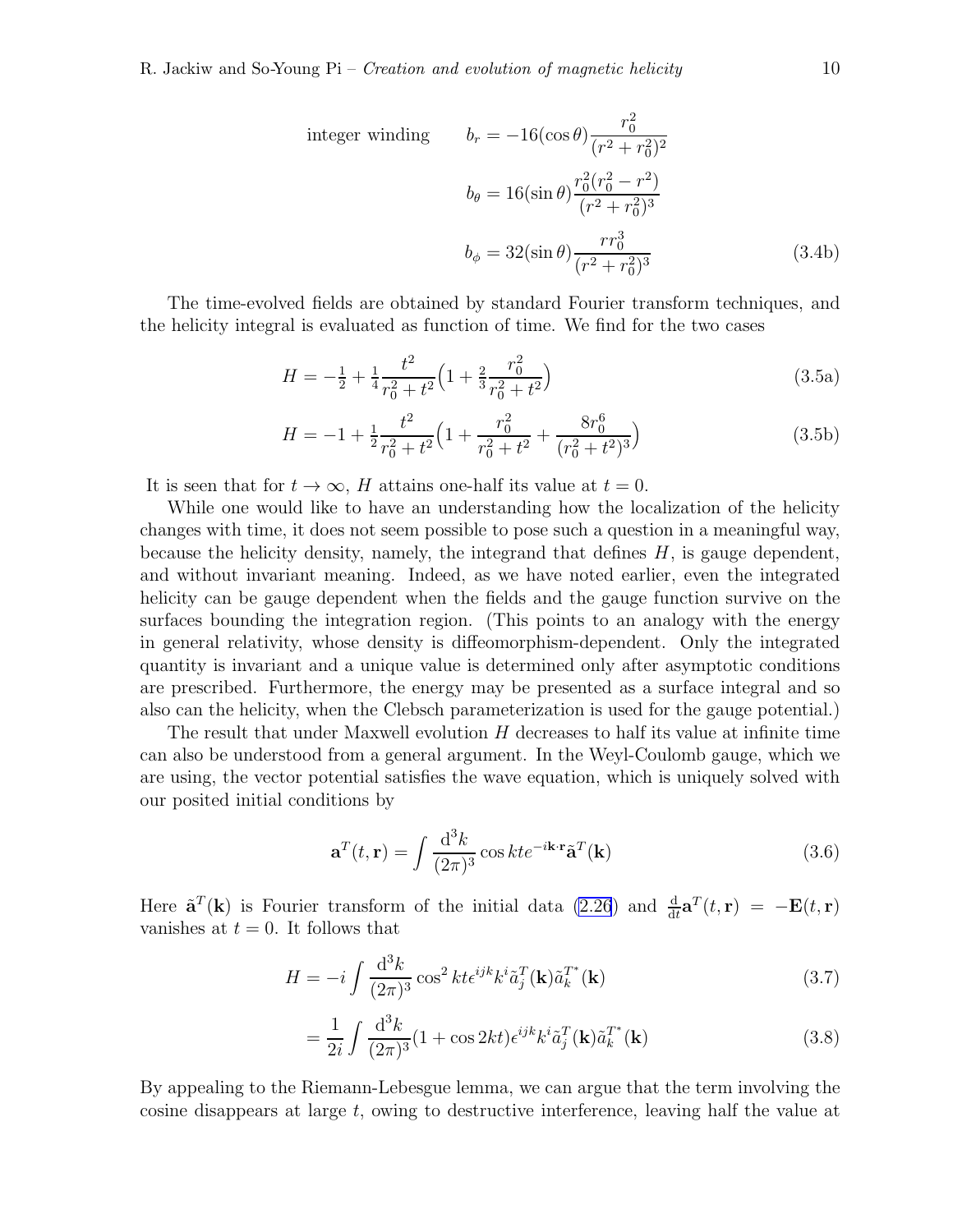<span id="page-10-0"></span> $t = 0$ . However, this step is justified provided the rest of integrand is well behaved at  $k = 0$ , which in turn depends on the behavior of  $\mathbf{a}^{T}(\mathbf{r})$  at large r. A dimensional estimate shows that a large-distance decrease of  $a<sup>T</sup>$  faster than  $1/r$  is sufficient, which would mean that **b** should decrease faster than  $1/r^2$ . But [\(3.4a](#page-8-0)) exhibits a large r behavior for **b** of order  $1/r^2$ , modulated by an angular factor. Since our explicit calculation supports the general argument, the angular factor evidently provides sufficient large-r damping.

### IV. CONCLUSION

Our investigation is based on the connection between the winding number of non-Abelian gauge group elements and the Chern-Simons number of Abelian gauge fields that are obtained from the former by projection. This mathematical fact suggests a physical scenario for the  $SU(2) \times U(1)$  "standard model". Before its (first-order) phase transition, its vacuum could be populated by pure gauge, vacuum configurations  $U^{-1}dU$  of the  $SU(2)$ gauge group, which carry nonvanishing winding numbers. After the phase transition, one direction in isospace is identified with electromagnetism, and the projection of the vacuum configuration becomes a magnetic field with nonvanishing helicity. It remains to be shown whether the above scenario is energetically stable and can be justified on physical grounds.

Another problem deserving further study concerns nontrivial evolution of an initial configuration with magnetic helicity. Rather than using the free Maxwell equations, one would rely on the magnetohydrodynamical ones, which make use of Ohm's law to express E in terms of b and j. Its nonrelativistic form is

$$
\mathbf{j} = \eta (\mathbf{E} + \mathbf{v} \times \mathbf{b}) \tag{4.1}
$$

where  $\eta$  is conductivity and **v** is the fluid velocity, taken to be divergenceless in a fluid of constant density. Inserting this in the Maxwell equation

$$
\frac{\partial \mathbf{b}}{\partial t} + \mathbf{\nabla} \times \mathbf{E} = 0 \tag{4.2}
$$

produces an evolution equation for B

$$
\frac{\partial \mathbf{b}}{\partial t} - \mathbf{\nabla} \times (\mathbf{v} \times \mathbf{b}) = -\frac{1}{\eta} \mathbf{\nabla} \times \mathbf{j} . \tag{4.3}
$$

Further, approximating j by  $\nabla \times \mathbf{b}$ , that is, ignoring  $\partial \mathbf{E}/\partial t$  because it is negligible on the relevant time scales, converts the above into

$$
\frac{\partial \mathbf{b}}{\partial t} - \mathbf{\nabla} \times (\mathbf{v} \times \mathbf{b}) = \frac{1}{\eta} \nabla^2 \mathbf{b}
$$
 (4.4)

which can be analyzed either with **v** prescribed externally or determined self-consistently by its Euler equation, with initial b of the form([2.24](#page-6-0)). An interesting choice for an external **v** could be a transverse form that carries nonvanishing "kinetic helicity"  $\int d^3 r \mathbf{v} \cdot d^3 r$  $(\nabla \times \mathbf{v})$ ; for example, what one gets by taking **v** in the form **a** of [\(2.23](#page-5-0)) with f solving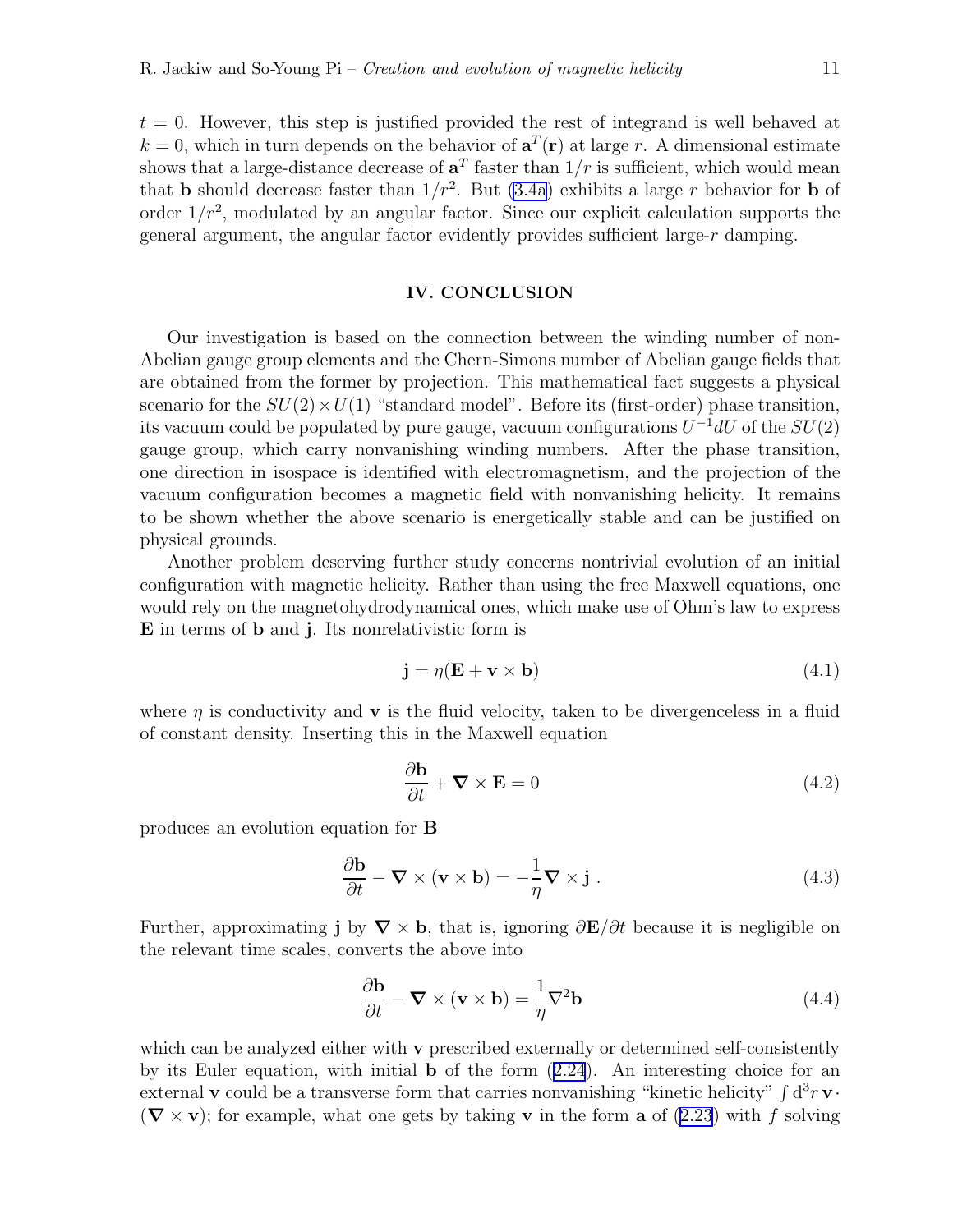$(2.28)$  $(2.28)$  $(2.28)$ .For zero resistivity (infinite conductivity) the right side of  $(4.4)$  $(4.4)$  is absent – there is no dissipation. Then  $\mathbf{E} = -\mathbf{v} \times \mathbf{b}$  and magnetic helicity is conserved, since  $\mathbf{E} \cdot \mathbf{b}$ vanishes.

Useful conversations with C. Adam, A. Polychronakos, and D.T. Son are acknowledged.